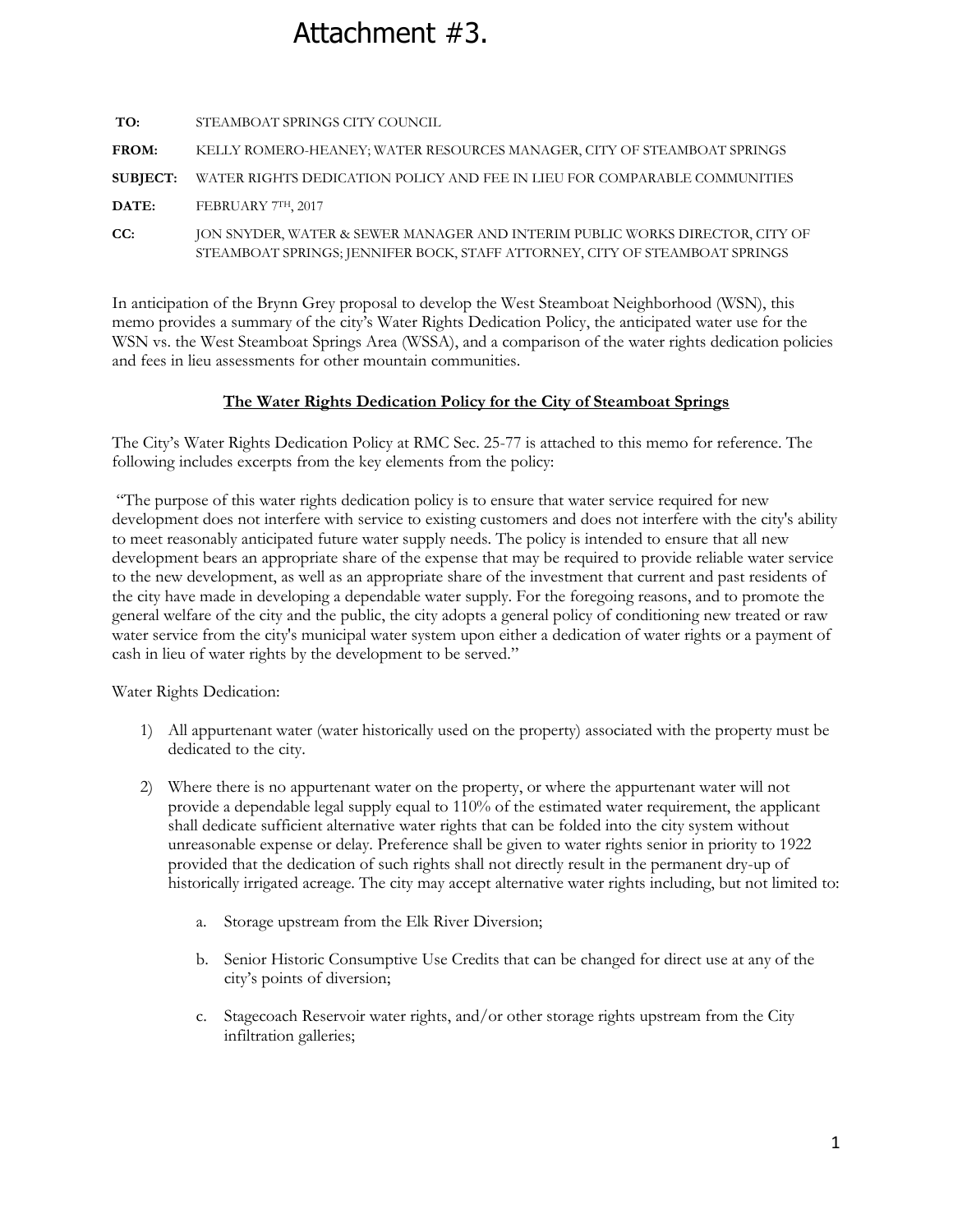- d. Such other alternative water rights that city staff, in consultation with the city's retained water experts, determine will meet the one hundred ten (110) percent dependable legal supply requirement and enhance the firm yield of the city's water supply.
- 3) Cash in lieu of water rights. City council may, at its discretion, allow an applicant to provide a cash payment in lieu, or other valuable consideration, the sufficiency of which shall be calculated according to what it would cost the city to acquire one hundred ten (110) percent of the water requirement for the proposed development. City council discretion to accept cash in lieu or other valuable consideration under this section is subject to the following conditions:
	- a. The city must have sufficient water rights to meet the estimated water service requirement for the property to be served;
	- b. Any cash in lieu or other alternative arrangement shall be documented in a contemporaneous written agreement;
	- c. Cash payments received by the city under this subsection (f) shall be used to address the city's most pressing water supply needs.
	- d. The City may substitute or waive any of the conditions or requirements of the policy, so long as such a waiver or substitution is consistent with and furthers the purpose of the policy. Council may also waive up front dedications or cash in lieu in favor of phased dedications or payments as the development moves forward.

## **Water Rights Dedication Policies & Fee in Lieu for other West Slope Communities**

City Staff researched and summarized water rights dedication policies for several mountain communities to demonstrate the scale of investment typically expected of developments similar to the WSN. With that said, water markets in other basins can vary significantly and the cost of water in the Eagle Valley, for example, is not the same as the cost of water in the Yampa Valley. Note that any of the Water Rights Dedication Policies listed below can be made available to City Council for further review.

### *Eagle River Water & Sanitation District (ERWSD)/Upper Eagle River Water Authority (UERWA):*

The policies for ERWSD & UERWA segregate their fee in lieu by cost per consumptive acre foot of water for the summer months (May through August) and the non-summer months (September through April). Note that a "consumptive acre foot" refers to an acre foot of water that is fully consumed and not lost to the river through infiltration of outdoor irrigation nor is it discharged to the river at a wastewater treatment facility. ERWSD utilizes a Water Demand Worksheet to determine total consumptive use, but an applicant can negotiate their total demand based upon certain water conservation metrics. The associated fees in lieu are as follows:

Summer Months  $= $8, 700$  per consumptive acre foot of water

Non-Summer Months  $= $31,500$  per consumptive acre foot of water

### *Snake River Water District (Keystone):*

The Snake River Water District requires that 120% of the water rights necessary for the new development or redevelopment of property outside of the District's service boundary be dedicated to the district. Alternatively, an applicant shall pay the current market value of firm annual yield of in-basin storage, but shall not be less than \$40,000 per consumptive acre-foot of water.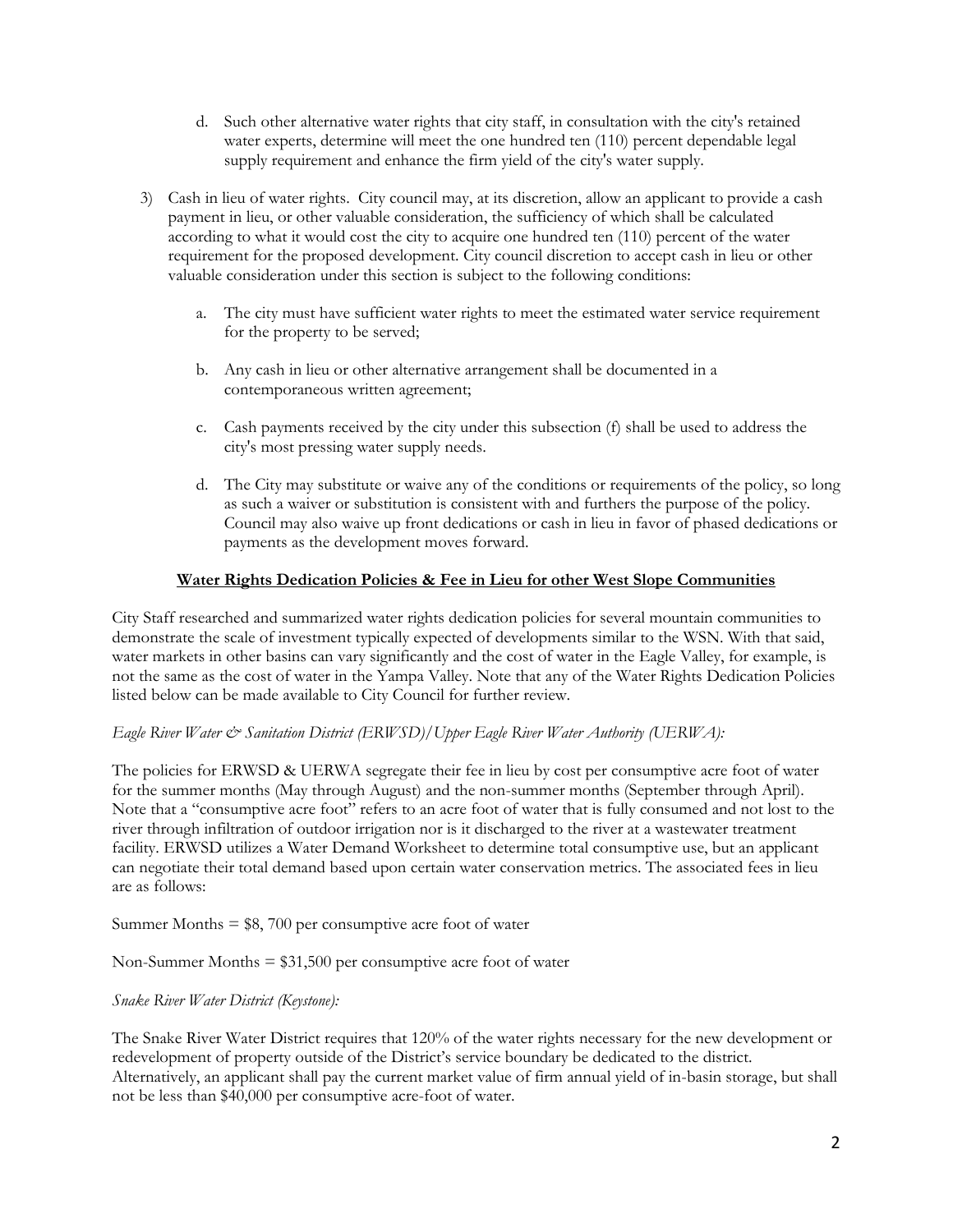#### *Town of Gypsum:*

The Town of Gypsum maintains the right to reject the dedication of water rights that it deems to not have sufficient legal priority or yield or are not transferable to the town's municipal points of diversion. Alternatively, an applicant will pay the fee in lieu of \$7,000 per equivalent residential unit (EQR). Per said fee, 20% is due at time of annexation with the remaining balance due prior to recording the final plat.

#### *Town of Carbondale:*

The Town of Carbondale requires the dedication of 0.75 acre feet of Historic Consumptive Use Credits per EQR. The dedication of water rights or fee in lieu must occur at Preliminary Plan Approval. Absent a written agreement between the Town and the applicant, water and sewer will not be extended to the proposed development until either the water rights are dedicated or the fee in lieu has been satisfied. The fee in lieu schedule is as follows:

\$3,000 per acre foot; \$2,000 per acre foot due at annexation.

#### *Town of Breckenridge*

The Town of Breckenridge requires that all appurtenant water be dedicated to the water utility upon annexation. The Town subsidized the Wellington Neighborhood by waiving many fees, including water/tap fees and by varying many of their engineering/development standards. The Town had sufficient water supplies at the time of development approval 15-years ago, but they are reaching their max capacity. Breckenridge recently raised water/sewer rates by 5% to accommodate the growing water demand through a 6MGD water treatment plant that was estimated at \$25 million. But recent estimates suggest that the plant will cost \$48 million to construct and the project has been put on hold.

### **Estimated Water Demands for Proposed West Steamboat Neighborhoods**

The Water Demand Report for the West Steamboat Neighborhoods (Resource Engineering, Inc. January 27th, 2017) outlined the following demands:

Total EQR's: 435.5 (400 single family/multitplex homes & 50 apartments)

- 1) In-house use/year (total diverted acre foot) = 136.7
- 2) Irrigation use/year (total diverted acre foot) = 67.2
- 3) Total use/year (total diverted acre foot)  $= 203.8$
- 4) Total acre foot/year consumed May-Aug  $= 52$ \*
- 5) Total acre foot/year consumed Sept April =  $11.9*$
- 6) Total acre foot/year consumed  $= 63.9$  (assuming Yampa River or Fish Creek is the source; Elk River source =  $203.8$ ) \*

\*Total acre foot/year consumed assumes that 5% of indoor use is fully consumed and not discharged back to the river at the wastewater treatment facility while 85% of outdoor use is fully consumed by landscape irrigation with only 15% returning to the river.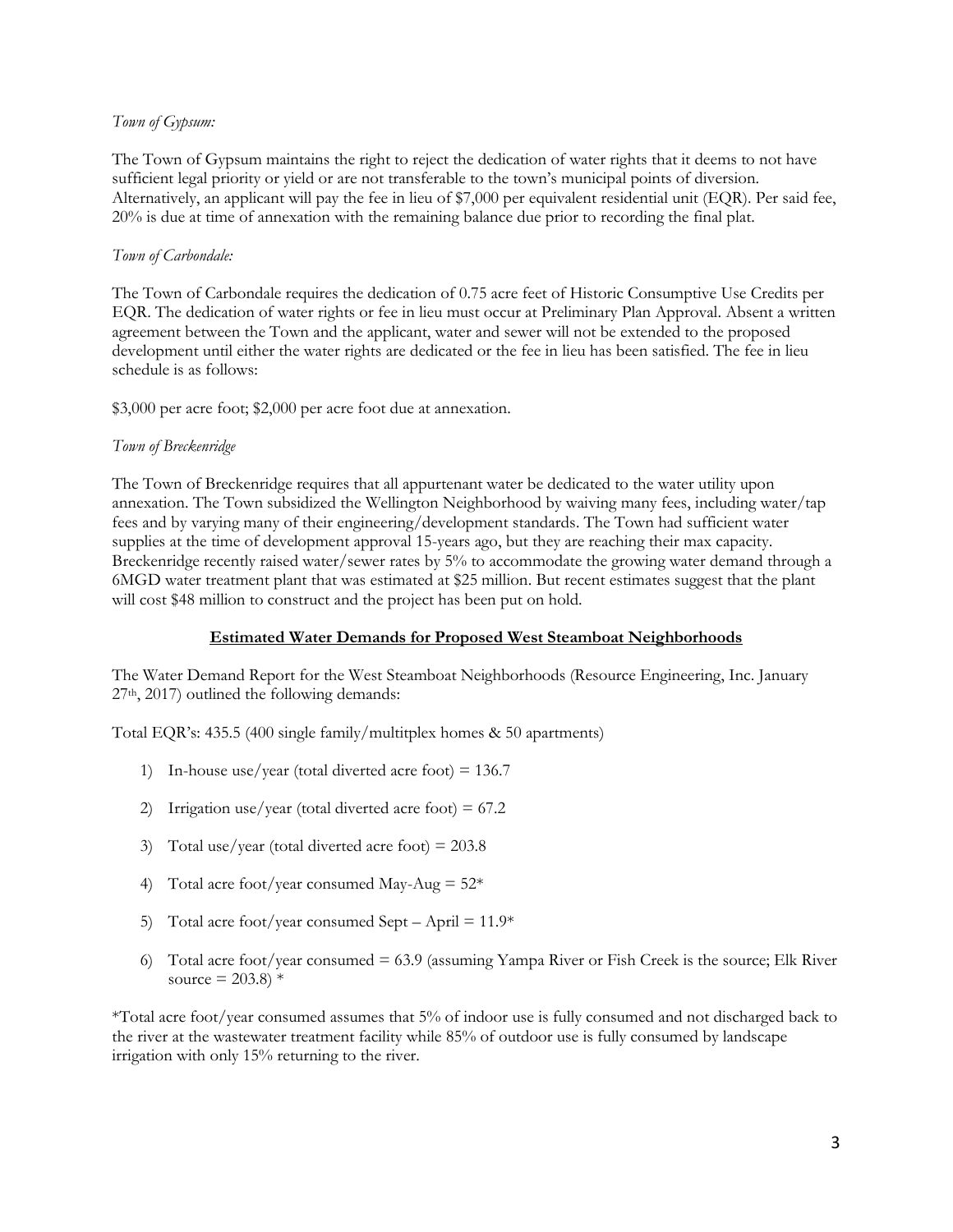#### **Estimate d Water Demands for Full Build-Out of the WSSA**

The Steamboat Water Supply Master Plan (Stantec, November 2009) and the Steamboat Water and Wastewater Master Plan Updates (McLaughlin Water Engineers, LTD., December 2009) outlined the following demands:

Total EQR's: approximately 4000

- 1) In-house use/year (total diverted acre foot)  $= 1254$
- 2) Irrigation use/year (total diverted acre foot)  $= 617$
- 3) Total use/year (total diverted acre foot)  $= 1871$
- 4) Total acre foot/year consumed May-Aug  $= 480*$
- 5) Total acre foot/year consumed Sept April =  $100*$
- 6) Total acre foot/year consumed =  $580*$

\*Total acre foot/year consumed assumes that 5% of indoor use is fully consumed and not discharged back to the river at the wastewater treatment facility while 85% of outdoor use is fully consumed by landscape irrigation with only 15% returning to the river.

## **WSN & WSSA Demands and West Slope Communities Fee In Lieu Comparisons**

|                          |          |                            |             |        | \$WSN                     |                |                 |                                          |
|--------------------------|----------|----------------------------|-------------|--------|---------------------------|----------------|-----------------|------------------------------------------|
|                          |          |                            |             |        | (served by                |                |                 |                                          |
|                          | \$/AF    | \$/AF                      |             |        | Yampa or                  | \$WSN (served  |                 |                                          |
| <b>Water District</b>    | (Summer) | (Winter)                   | \$/AF Total | \$/EQR | <b>Fish Creek)</b>        | by Elk River)  | <b>SWSSA</b>    | <b>Notes</b>                             |
| <b>ERWSD/UERWA</b>       |          | \$8,700.00 \$31,500.00 N/A |             | N/A    | \$827,250.00              | \$4,441,767.00 | \$8,039,460.00  |                                          |
| Snake River              | N/A      | N/A                        | \$40,000.00 |        | \$2,811,600.00            | \$8,967,200.00 | \$25,520,000.00 |                                          |
|                          |          |                            |             |        |                           |                |                 | 20% of fee due upon                      |
|                          |          |                            |             |        |                           |                |                 | annexation.; remainder                   |
| Town of Gypsum           | N/A      | N/A                        | N/A         |        | \$7,000.00 \$3,048,500.00 | \$3,048,500.00 |                 | \$28,000,000.00 due at Final Plat        |
|                          |          |                            |             |        |                           |                |                 |                                          |
| Town of Carbondale       | N/A      | N/A                        | \$3,000.00  |        | \$1,077,780.00            | \$1,077,450.00 |                 | \$9,900,000.00 \$2,000 due at annexation |
|                          |          |                            |             |        |                           |                |                 | Breckenridge did not                     |
|                          |          |                            |             |        |                           |                |                 | charge Brynn Grey a Fee In-              |
| Town of Breckenridge N/A |          | N/A                        | \$0.00      | \$0.00 | \$0.00                    | \$0.00         | \$0.00 Lieu     |                                          |

### **The Cost of Water in the Yampa Basin**

Water supplies in the Yampa Basin are relatively undeveloped and a well-established water market does not exist here as it does in the communities listed above. Future drought and development will likely contribute to the scarcity and demand for water in a way that generates a more expensive water market. But at the present time, the limited availability of storage in the Yampa Basin makes it difficult to deliver water at the time and to the place that it is needed, thus driving up the cost of water in locations that cannot be supplied with Stagecoach Reservoir water (i.e. the majority of the WSSA.) The fee in lieu calculation for the City's Water Rights Dedication Policy should be developed by factoring in the cost to serve and the availability of direct flow or storage rights for a given development.